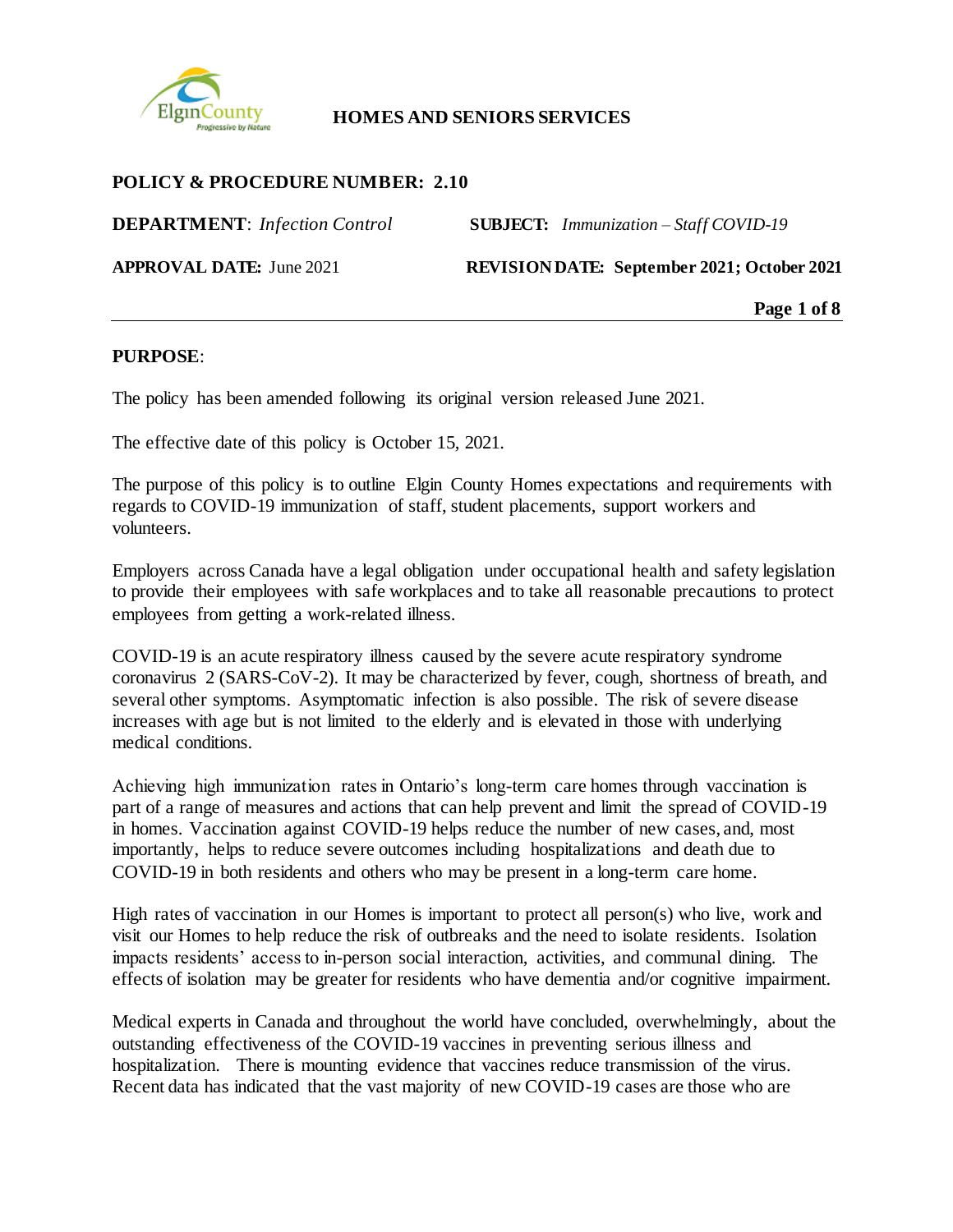

## **POLICY & PROCEDURE NUMBER: 2.10**

**DEPARTMENT**: *Infection Control* **SUBJECT:** *Immunization – Staff COVID-19* **APPROVAL DATE:** June 2021 **REVISION DATE: September 2021; October 2021 Page 2 of 8**

unvaccinated and/or partially vaccinated. Advice from Public Health officials in Canada as well as federal and provincial governments has been to get vaccinated.

Protection of our vulnerable residents is of paramount importance and the participation in COVID- 19 vaccination is strongly encouraged for our staff. Given the nature of our work with a vulnerable senior population and our responsibility to ensure a safe workplace for staff, students and volunteers, we have an obligation to ensure that we are protecting everyone in our Homes from COVID-19 infections and therefore are following Ministry of Long-Term Care Directive #3, and, implementing a **mandatory COVID-19 policy** for anyone engaging in work (staff, students, support workers and volunteers) in our Homes.

#### **Mandatory Vaccination**

**Effective November 15, 2021, all staff, student placements, support workers and volunteers are required to provide proof that they have received all required doses of a COVID-19 vaccine, or proof of a valid medical contraindication. Individuals who choose not to show proof by the deadline will not be permitted to enter the Home to work, train or volunteer.**

In partnership with Southwestern Public Health, Elgin County Homes will provide support for COVID-19 vaccination to staff members as protection for residents and staff, and to ensure appropriate staffing availability for resident care.

#### **APPLICATION OF THE POLICY:**

Regardless of how often they are at the long-term care home and how much time they spend there, this policy applies to:

- workers (including employees, persons on contract), and people employed by an employment agency or other third party
- students on an educational placement at the home
- volunteers
- support workers (Support workers attending the Home for emergency or palliative situations, to provide timely medical care or for the purposes of making a delivery are not required to provide proof of vaccination prior to entering the Home)
- any corporate internal support department staff (e.g. Human Resources, IT, etc.) working in or providing services to the Long-Term Care Homes.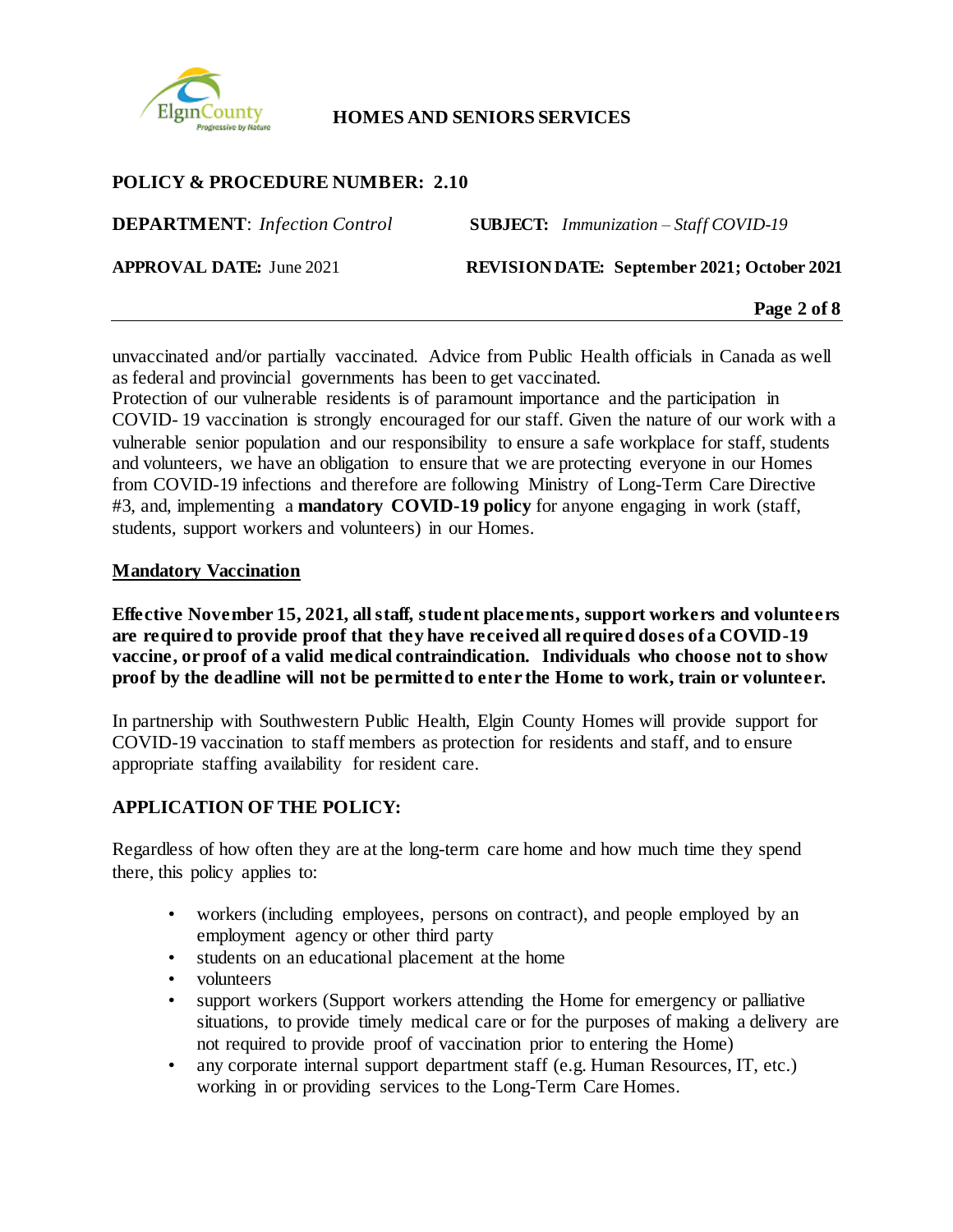

## **POLICY & PROCEDURE NUMBER: 2.10**

**DEPARTMENT**: *Infection Control* **SUBJECT:** *Immunization – Staff COVID-19*

**APPROVAL DATE:** June 2021 **REVISION DATE: September 2021; October 2021**

**Page 3 of 8**

For the purposes of this Policy, an individual is considered fully immunized against COVID-19 if they have received:

- the full series of a COVID-19 vaccine authorized by Health Canada, or any combination of such vaccines,
- one or two doses of a COVID-19 mRNA vaccine not authorized by Health Canada, followed by one dose of a COVID-19 mRNA vaccine authorized by Health Canada, or
- three doses of a COVID-19 vaccine not authorized by Health Canada, and
- they received their final dose of the COVID-19 vaccine at least 14 days before providing the proof of being fully vaccinated

Please be advised that the definition of fully vaccinated will be amended to include the requirement for additional doses or booster shots as recommended and approved by Health Canada.

Notwithstanding that an individual is fully vaccinated, they are still required to adhere to applicable testing and personal protective equipment, or other such requirements mandated by ministry, public health authorities and/or County of Elgin Homes.

If, and when, new or amended government directives are issued or alternatives to vaccinations are developed and then approved for use by Health Canada as being effective to protect individuals against COVID-19 (e.g. oral antiviral medications, etc.) this policy shall be reviewed and revised/updated as appropriate.

## **PROCEDURE**:

Mandatory COVID-19 Immunization Requirements – Existing Staff, Students, Support Workers and Volunteers

• It is important that all person(s) have the required information/education to make an informed decision about whether to receive a COVID-19 vaccine. In order to ensure that all person(s) subject to this policy are adequately educated about this policy, COVID-19 and the COVID-19 vaccine(s), educational materials/resources will be available and promoted within the Homes.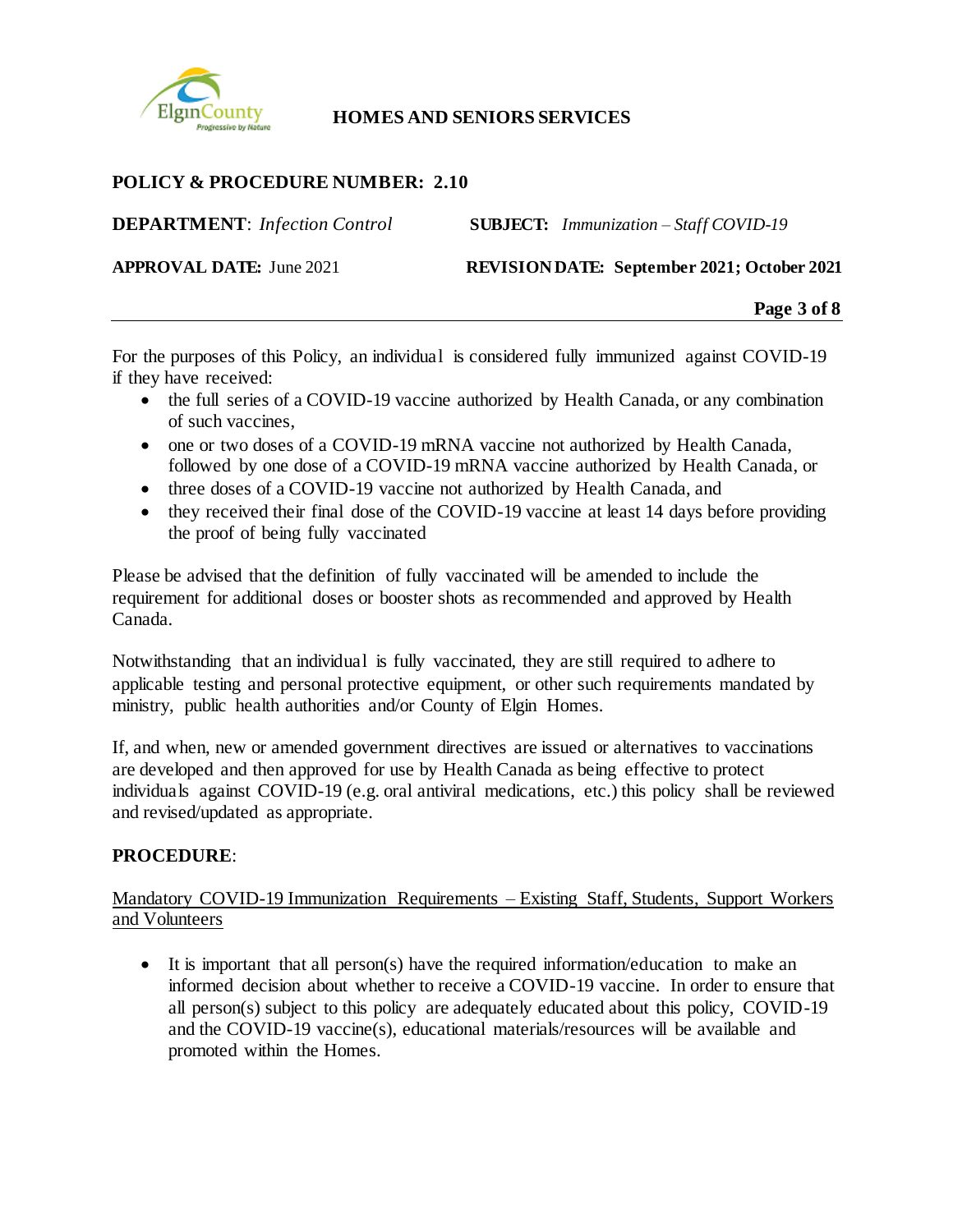

## **POLICY & PROCEDURE NUMBER: 2.10**

**DEPARTMENT**: *Infection Control* **SUBJECT:** *Immunization – Staff COVID-19* **APPROVAL DATE:** June 2021 **REVISION DATE: September 2021; October 2021 Page 4 of 8**

- All staff, students, support workers and volunteers are required to be fully vaccinated (subject only to legitimate established exemptions of a medical nature).
- **Effective November 15, 2021, all staff, student placements, support workers and volunteers are required to provide proof that they have received all required doses of a COVID-19 vaccine, or proof of a valid medical contraindication.**
- All employees are required to complete vaccination and submit acceptable written proof of being fully vaccinated to the Manager of Resident Care. The Manager of Resident Care will update the Vaccination Status portal for all Home staff and forward any medical exemption requests (that include the effective time period for the medical exemption) to Human Resources.
- **The first dose of vaccine is required by October 17, 2021 with the second dose being completed by November 15, 2021.**
- Notwithstanding that an employee is fully vaccinated, they are still required to adhere to applicable testing and personal protective equipment requirements mandated by Public Health, MLTC Directive #3 and in accordance with County of Elgin Homes policy.
- Where an existing staff member, student, support worker or volunteer cannot be vaccinated due to a legitimate established medical reason (as approved by the Human Resources department), County of Elgin Human Resources department and Homes management will work with the individual to accommodate pursuant to the organizational accommodation policy and procedure.

To best meet the health and safety requirements of the individual, the exempt individual will be required to:

- Wear appropriate personal protective equipment (PPE) including, but not limited to, mask and face shield/protective eyewear even after such precautions are no longer mandated by applicable public health authorities; and,
- Submit to daily (every shift) rapid antigen COVID-19 testing, even after such precautions are no longer mandated by applicable public health authorities
- These precautions will be required until the employee provides evidence to the Manager of Resident Care that they are fully vaccinated.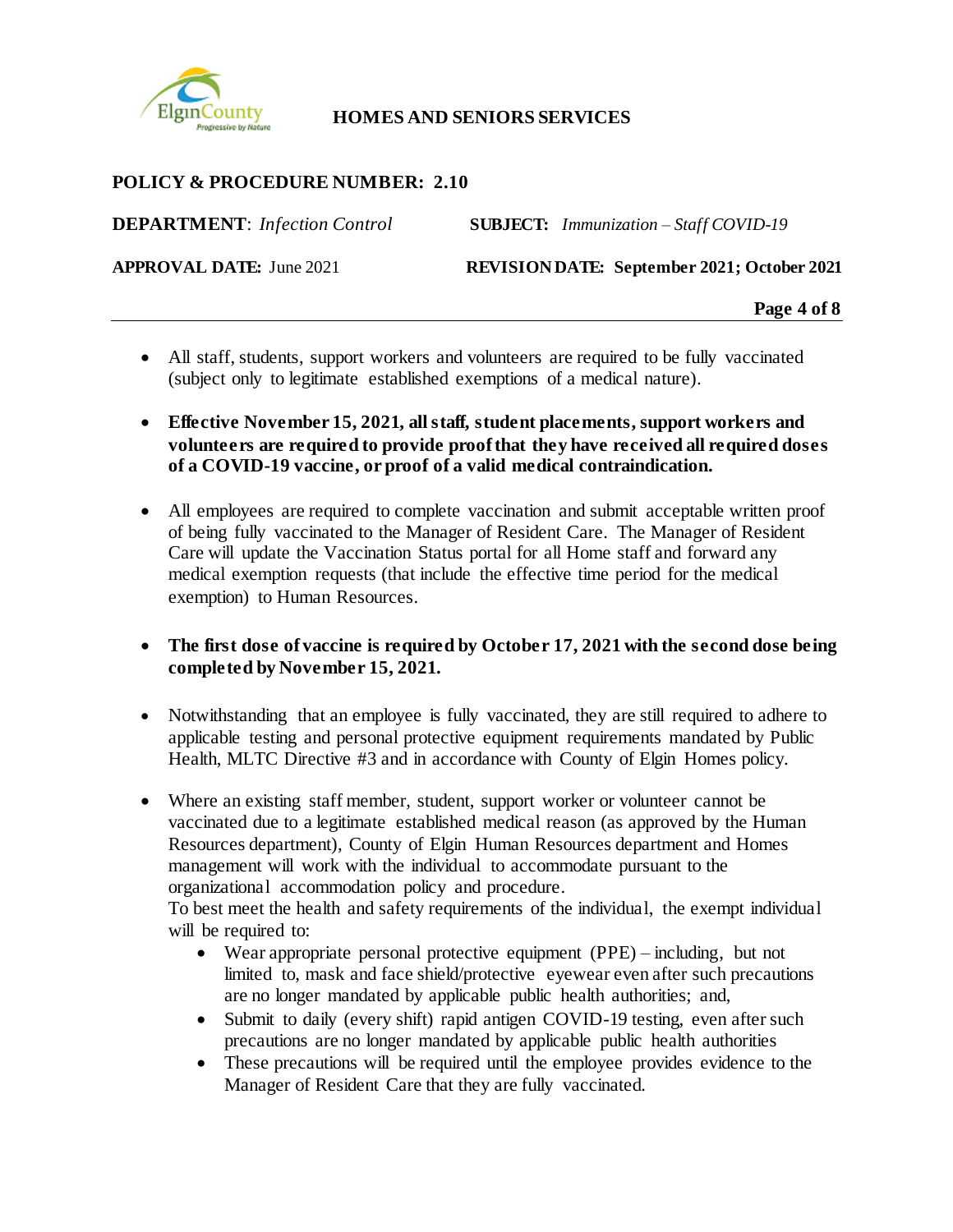

## **POLICY & PROCEDURE NUMBER: 2.10**

**DEPARTMENT**: *Infection Control* **SUBJECT:** *Immunization – Staff COVID-19* **APPROVAL DATE:** June 2021 **REVISION DATE: September 2021; October 2021 Page 5 of 8**

- In accordance with Elgin County Homes and Human Resources policies, collective agreements and applicable legislation and directives, failure to meet the above mandated requirements by November 15, 2021 shall result in staff, student, volunteer access to the Home being removed and, staff to be placed on an unpaid leave, until such time as the mandated requirements are met.
- Additionally, exempt persons who fail to adhere and/or comply with any of the measures outlined above will be placed on unpaid leave until they comply.
- The Home will reimburse the staff member for such expense incurred in obtaining and providing written proof of medical exemption by a physician and/or Registered Nurse in extended class. If the effective time period of a medical reason provided has expired, Elgin County Homes management shall ensure, within 10 days of the medical reason expiring, that the individual provides proof of vaccination.
- For individuals who have received the first dose of a two-dose COVID-19 vaccination series and have provided proof to Elgin County Homes, they shall:
	- Agree in writing that they will receive their second dose by a mutually agreed upon date and, provide proof of administration of the second dose by November 15, 2021,
	- Wear appropriate personal protective equipment (PPE) mask and face shield/protective eyewear even after such precautions are no longer mandated by applicable public health authorities; and,
	- Submit to daily (every shift) rapid antigen COVID-19 testing, even after such precautions are no longer mandated by applicable public health authorities
	- Be required to wear the above PPE and submit to daily (every shift) rapid testing until such time as they provide evidence of full vaccination (within the agreed upon timeline)
- The Educational program is mandatory for all staff, students and volunteers that provide written proof of approved medical exemption for COVID-19 vaccination. The educational program will be available to all persons to support informed decision making related to COVID-19 vaccination and will include the following: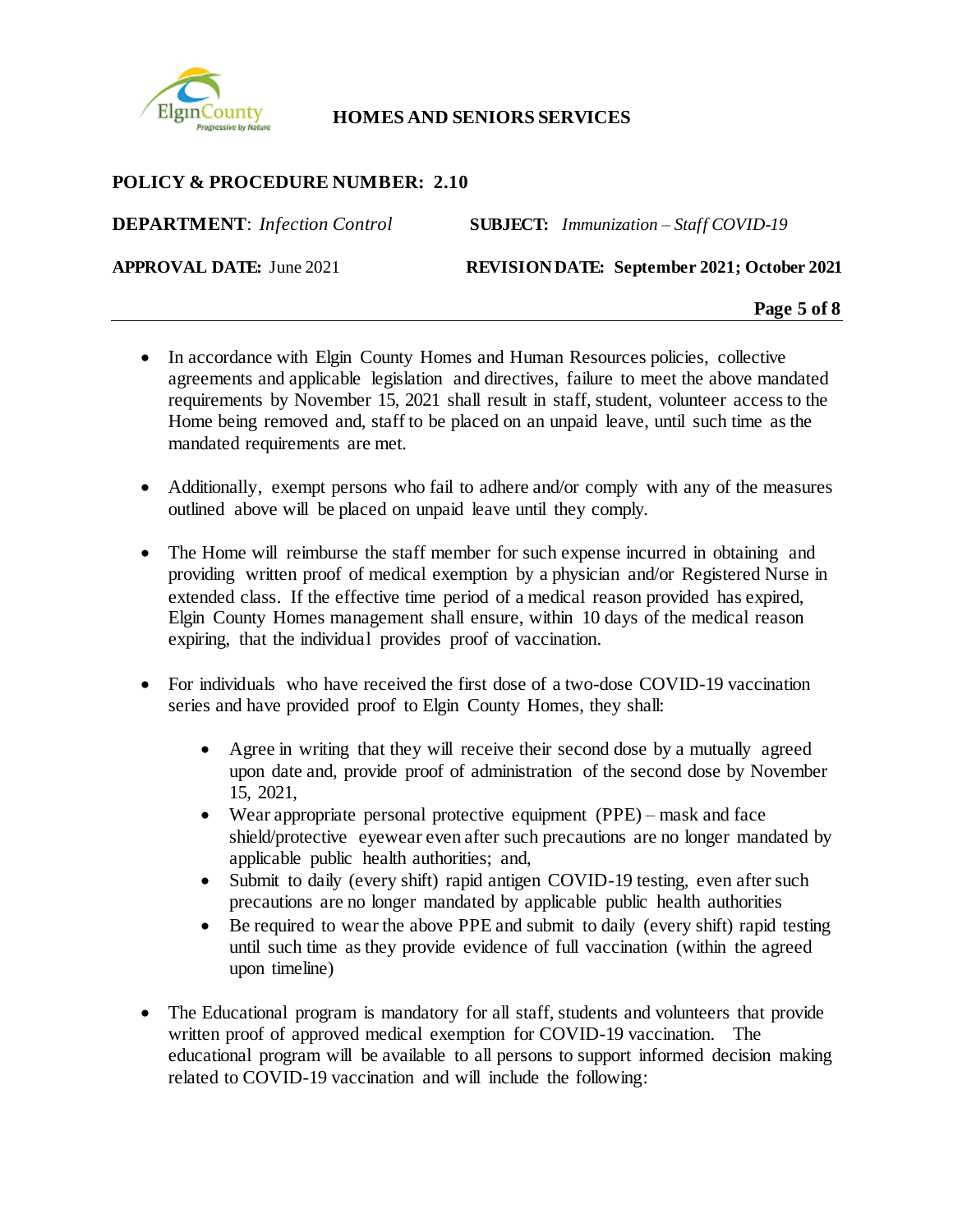

## **POLICY & PROCEDURE NUMBER: 2.10**

**DEPARTMENT**: *Infection Control* **SUBJECT:** *Immunization – Staff COVID-19*

**APPROVAL DATE:** June 2021 **REVISION DATE: September 2021; October 2021**

**Page 6 of 8**

- a. How COVID-19 vaccines work
- b. Vaccine safety related to the development of the COVID-19 vaccines
- c. The benefits of vaccination against COVID-19
- d. Risks of not being vaccinated against COVID-19
- e. Possible side effects of COVID-19 vaccination
- While we will respect staff, students, support workers and volunteer's decision about vaccination, we strongly encourage all person(s) working in, or otherwise attending, our Homes to help protect everyone by getting vaccinated.
- Elgin County Homes are committed to supporting access to vaccination. As such, on-site COVID-19 vaccination clinic(s), where sanctioned by the Homes Medical Director and/or Southwestern Public Health (Medial Officer of Health) through a signed medical directive, will be provided for staff members who have provided informed consent.
- The nurse giving the injections may administer the COVID-19 vaccine to eligible County of Elgin staff members according to the applicable manufacturer's instructions after performing a health assessment, reviewing contraindications and receiving informed consent. Adrenaline 1:1000 IU 1 ml will be available on the injection tray in case of adverse reaction. Registered staff to understand and be able to apply the medical directive for dosage of Adrenaline prior to vaccination.
- A list of immunized staff will be compiled in each Home by the Manager of Resident Care.
- Staff members who receive their vaccine at the Home will be recorded on the list of immunized staff members in each Home. A record of immunization will be provided by the Home.

#### Mandatory Vaccination – New Hires, Student Placements, Support Workers and Volunteers

• New student placements, volunteers, support workers and staff members hired after July 1, 2021, will, prior to commencement of placement/work, be required to be provide proof of full COVID-19 vaccine administration, or provide written proof of a valid medical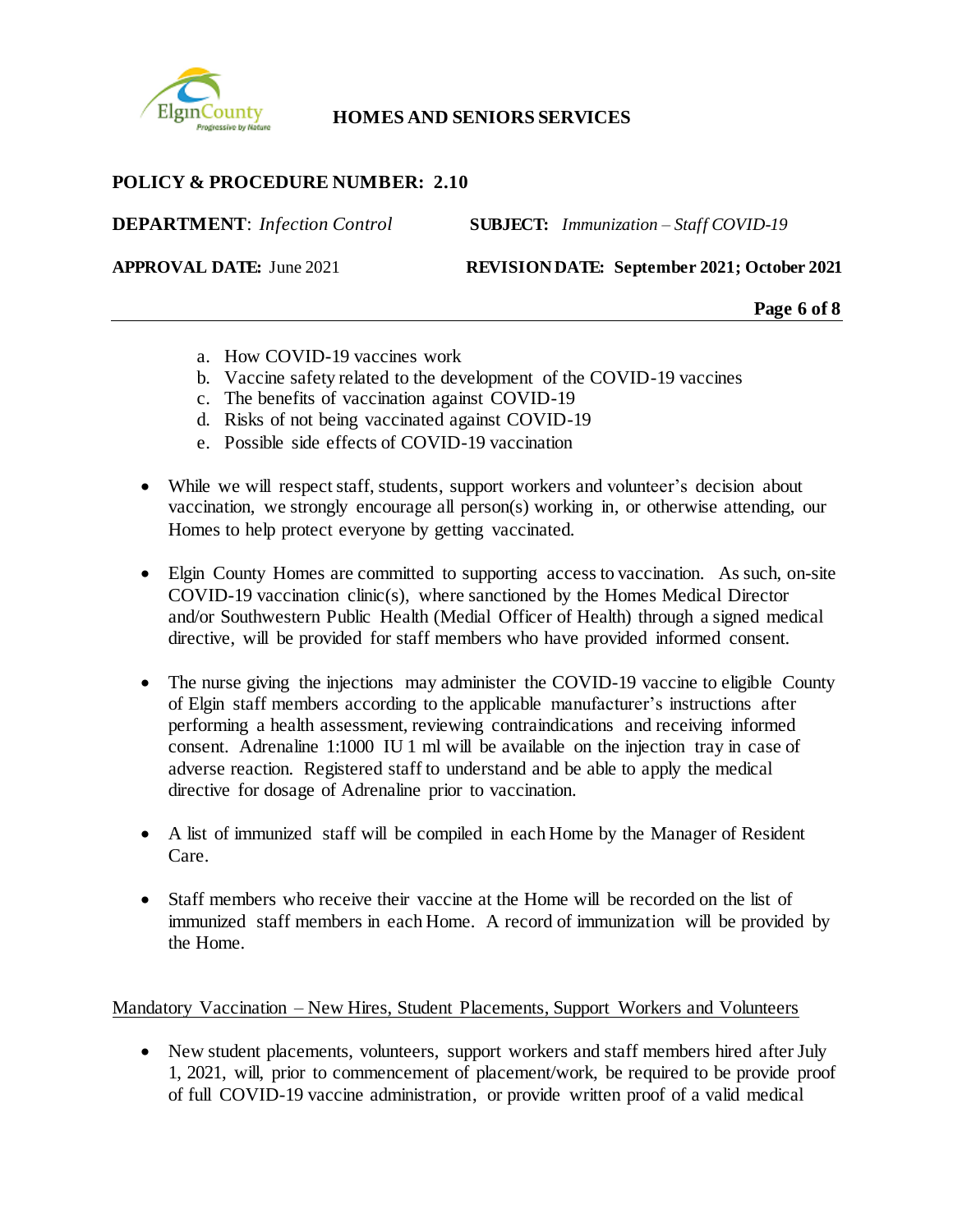

## **POLICY & PROCEDURE NUMBER: 2.10**

**DEPARTMENT**: *Infection Control* **SUBJECT:** *Immunization – Staff COVID-19*

**APPROVAL DATE:** June 2021 **REVISION DATE: September 2021; October 2021**

**Page 7 of 8**

reason, provided by either a physician or registered nurse in the extended class, that sets out:

- a. that the person cannot be vaccinated against COVID-19; and
- b. the effective time period for the medical reason; and they
- c. Must comply with all PPE and rapid antigen testing requirements as outlined above

# **COMPLIANCE**

1. Employees who refuse to adhere and/or comply with any of the measures outlined above will be excluded from work without pay until they are able to fulfill the requirements of this policy.

2. New hires, students, support workers, volunteers, independent operators and individuals employed by an employment agency or third-party provider who refuse to adhere and/or comply with any of the measures outlined above will be denied further access to the Home and as applicable their placement will cease.

- This policy shall be communicated to all existing staff (including, but not limited to, Surge learning), student placements, support workers, and volunteers, and a copy of the policy shall be made available to residents and families.
- Elgin County Homes shall comply with all statistical information collection and disclose in aggregate form (without any identifying information) to Ministry of Long-Term Care as set out by the ministry.

## *References/Resources:*

- MLTC Minister's Directive: Long- Term Care Home COVID-19 Immunization Policy, October 1, 2021
- MLTC Resource Guide Minister's Directive: Long- Term Care Home COVID-19 Immunization Policy Version 6, October 1, 2021